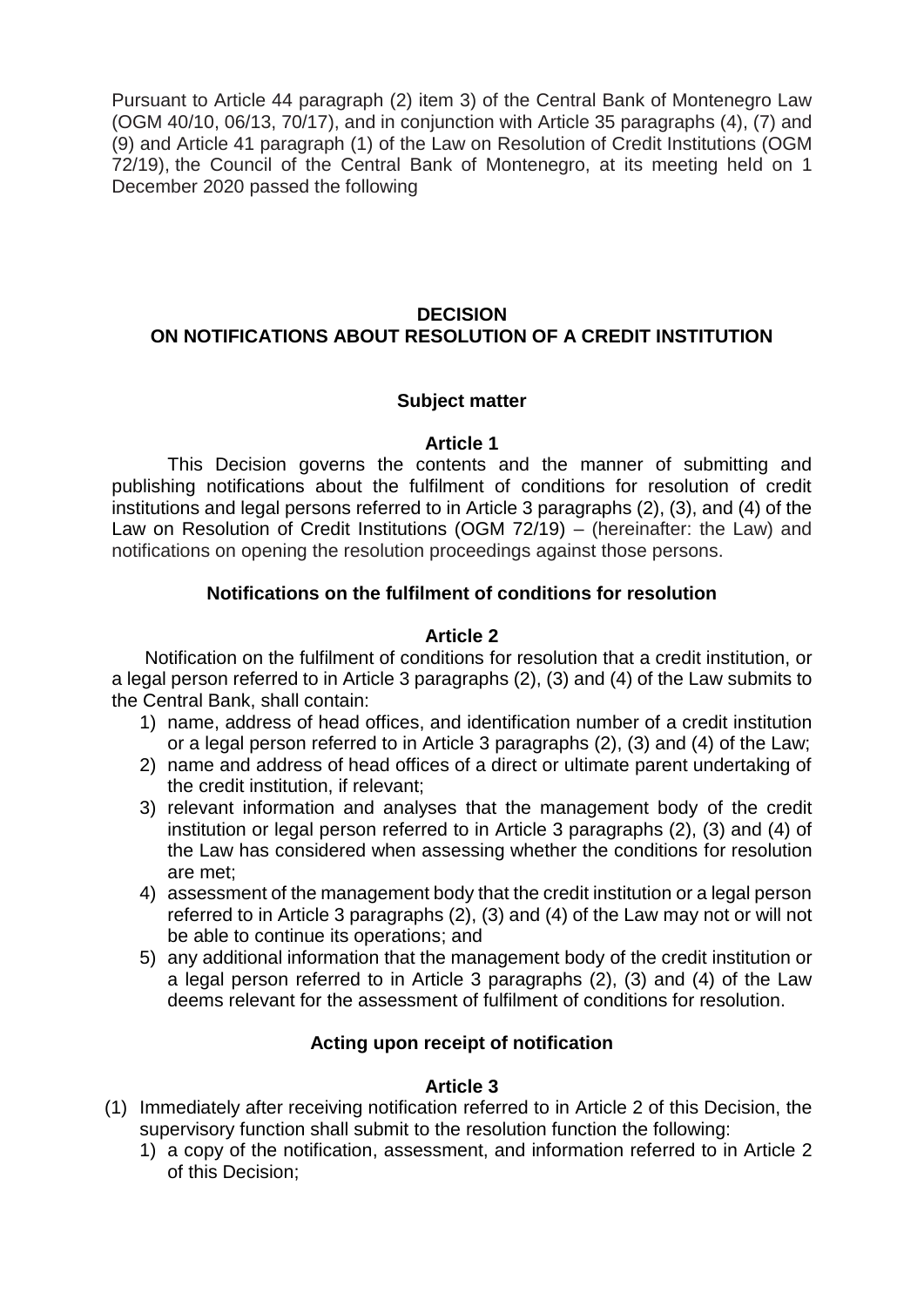- 2) information on supervisory measures taken by the Central Bank in pursuing its mandate as the supervisory authority or ordered to be carried out by the credit institution, or legal person referred to in Article 3 paragraphs (2), (3) or (4) of the Law;
- 3) any additional supporting documents that the supervisory function deems necessary so that the resolution function can prepare a proposal for appropriate decisions.
- (2) The supervisory function, at the request of the resolution function, shall submit to that functional unit also all additional information necessary for performing assessment of the fulfilment of conditions for resolution.

# **Notification of competent authorities on the opening of resolution proceedings**

## **Article 4**

Notification on the opening of resolution proceedings that the Central Bank submits to authorities determined by the Law, shall include:

- 1) name of a credit institution or legal person referred to in Article 3 paragraphs (2), (3) or (4) of the Law, to which the notification refers to;
- 2) information referred to in Article 2 items 3) of this Decision;
- 3) summary of assessment of fulfilment of conditions for resolution.

## **Public notification on the opening of the resolution proceedings**

## **Article 5**

(1) Notification on the opening of the resolution proceedings that the Central Bank publishes, instead of the decision on the opening of resolution proceedings, on its website shall include:

- 1) name, address of head offices, and identification number of a credit institution, or legal person referred to in Article 3 paragraphs (2), (3) and (4) of the Law,
- 2) name and address of head office of direct and ultimate parent undertaking of the credit institution, where necessary;
- 3) list of other group members and connected branches to which resolution actions have effect, including, to the extent possible, information about branches in other countries;
- 4) a summary of relevant resolution actions that are taken, dates from which those resolution actions take effect, and in particular their effect on natural persons, micro, small and medium-sized enterprises, which contains:
	- information on access to deposits, in accordance with the law governing deposit protection, held by the credit institution to which the resolution measure applies;
	- information on access to the assets and funds of clients held by the credit institution to which the resolution measure applies;
	- information on contractual payment or delivery obligations subject to suspension in accordance with Article 120 of the Law, including information on the beginning and termination of the suspension period;
	- information on creditors which are, in accordance with Article 121 of the Law, subject to suspension of enforcement of execution over assets of the credit institution under resolution, including information on the beginning and termination of that suspension;